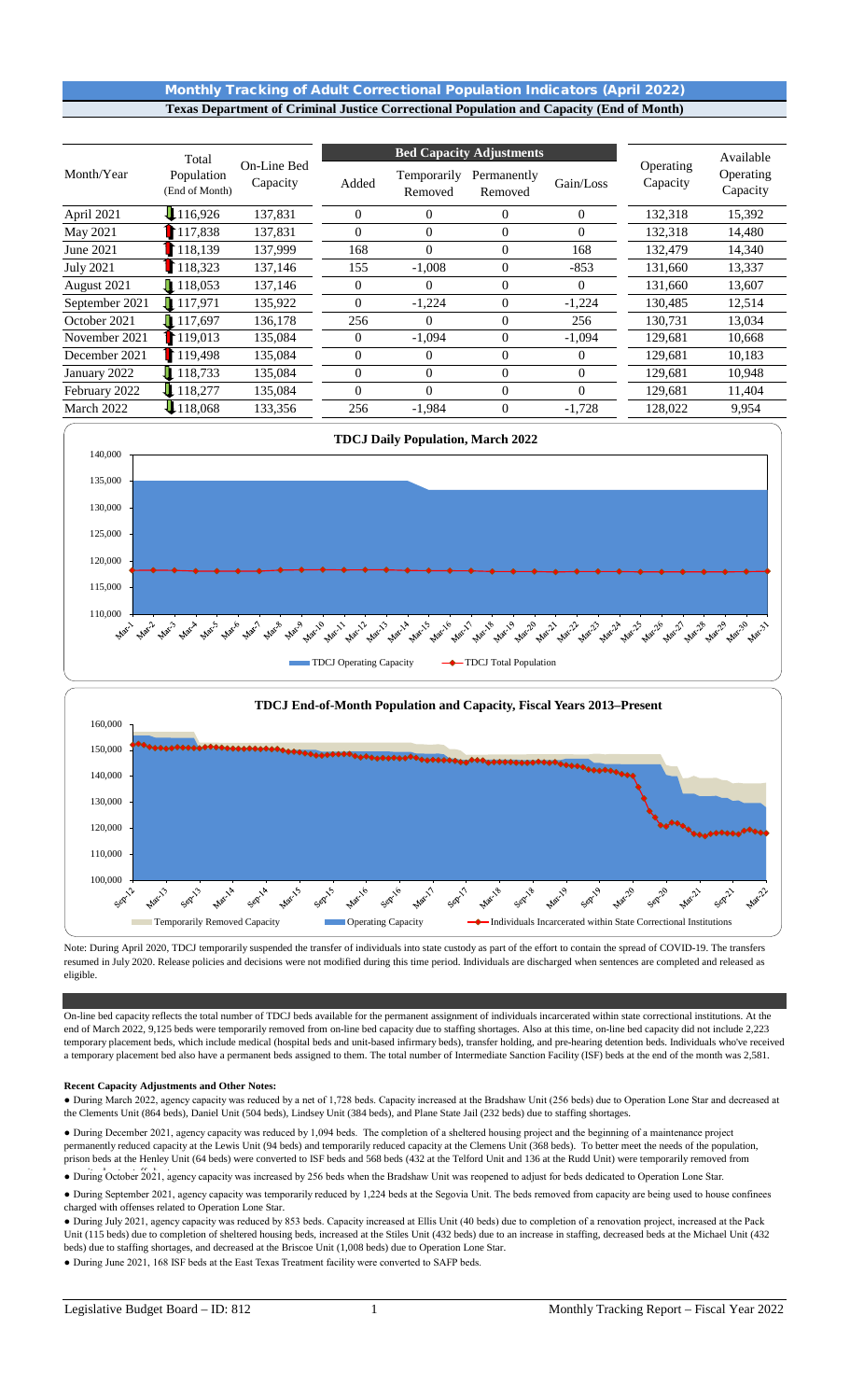### Monthly Tracking of Adult Correctional Population Indicators (April 2022) **Texas Department of Criminal Justice Community Supervision (Adult Probation) Populations**

|            | (End of Month) | <b>Individuals Under Direct Supervision</b> | Supervision Placements <sup>1</sup> |        |             |  |
|------------|----------------|---------------------------------------------|-------------------------------------|--------|-------------|--|
| Month/Year | Felony         | Misdemeanor                                 | Month/Year                          | Felony | Misdemeanor |  |
| Mar-2021   | 137,511        | 46,313                                      | Mar-2021                            | 3,773  | 4,352       |  |
| Apr-2021   | 137,146        | 47,229                                      | Apr-2021                            | 3,877  | 5,221       |  |
| May-2021   | 137,029        | 48,579                                      | May-2021                            | 3,736  | 5,028       |  |
| Jun-2021   | 136.689        | 50.067                                      | Jun-2021                            | 4.295  | 5,838       |  |
| Jul-2021   | 136,221        | 51,576                                      | Jul-2021                            | 3,896  | 5,464       |  |
| Aug-2021   | 135,924        | 53,293                                      | Aug-2021                            | 4,252  | 5,910       |  |
| Sep-2021   | 136,207        | 54.439                                      | Sep-2021                            | 4,705  | 5,355       |  |
| Oct-2021   | 136,536        | 56,093                                      | Oct-2021                            | 4,358  | 5,939       |  |
| Nov-2021   | 136,357        | 57,321                                      | Nov-2021                            | 4.002  | 5,118       |  |
| Dec-2021   | 136,574        | 58,685                                      | Dec-2021                            | 3,481  | 4,449       |  |
| Jan-2022   | 136,300        | 59,687                                      | Jan-2022                            | 3,961  | 4,931       |  |
| Feb-2022   | 135,888        | 60,673                                      | Feb-2022                            | 3,930  | 4,937       |  |
| Average    | 136,532        | 53.663                                      | Total                               | 48,266 | 62,542      |  |



Month/Year Felony Misdemeanor Month/Year Felony Misdemeanor Mar-2021 2,731 3,364 Mar-2021 1,628 713<br>Apr-2021 2,527 3,106 Apr-2021 1,458 752 Apr-2021 2,527 3,106 Apr-2021 1,458 752 May-2021 2,470 2,939 May-2021 1,346 649 Jun-2021 2,513 3,227 Jun-2021 1,502 796 Jul-2021 2,210 2,939 Jul-2021 1,370 708 Aug-2021 2,533 3,118 Aug-2021 1,443 722<br>Sep-2021 2,215 3,169 Sep-2021 1,571 676 Sep-2021 2,215 3,169 Sep-2021 1,571 676 0ct-2021 2,289 3,067 Oct-2021 1,504 756<br>Nov-2021 2,087 2,974 Nov-2021 1,307 687  $\frac{2,974}{2,872}$  Nov-2021<br>  $\frac{1}{3,076}$  Dec-2021 Dec-2021 1,939 2,872 Dec-2021 1,200 556 Jan-2022 2,238 3,076 Jan-2022 1,261 666 Feb-2022 2,132 3,024 Feb-2022 1,435 676 Total 27,884 36,875 Total 17,025 8,357 **Successful Supervision Terminations<sup>2</sup> Unsuccessful Supervision Terminations<sup>3</sup>**



## **Parole and Discretionary Mandatory Supervision Case Considerations, Case Approvals, and Case Approval Rates**

**Parole and DMS Considerations, Approvals, and Rates Discretionary Fiscal Years 2013 - Present** Parole<br> **Mandatory Supervision**<br> **Mandatory Supervision** 90,000 100.0% Month/Year Cases Approval  $\frac{\text{Rate}}{\text{Rate}}$  Month/Year Cases<br>37.9% Apr-2021 1.282 Approval 80,000 Considered  $\frac{\text{Considered}}{5,552}$ Rate<br>50.9% 80.0% Apr-2021 5,552 37.9% Apr-2021 70,000 May-2021 5,404 38.4% May-2021 1,308 49.2% 60,000 60.0% Rate Approval Rate Jun-2021 6,113 41.2% Jun-2021 1,205 46.6% 50,000 Cases Jul-2021 6,072 37.4% Jul-2021 1,137 42.6% 40,000 pprova Aug-2021 5,583 39.4% Aug-2021 1,194 43.4%<br>Sep-2021 5,239 37.5% Sep-2021 1,029 46.1% 40.0% 30,000 Sep-2021 5,239 37.5% Sep-2021 20,000  $\frac{\text{Oct-2021}}{\text{Nov-2021}}$  5,162 36.2% Oct-2021 996 41.3%<br>Nov-2021 4,932 37.2% Nov-2021 1,154 48.5% 20.0% 10,000 Nov-2021 4,932 37.2% Nov-2021 1,154 48.5%<br>Dec-2021 4,615 42.9% Dec-2021 1,183 50.0% Ш Dec-2021 0 0.0% Jan-2022 4,547 43.1% Jan-2022 1,247 52.4% 2013 2014 2015 2016 2017 2018 2019 2020 2021 2022\* Fiscal Year Feb-2022 4,335 43.5% Feb-2022 1,094 52.8% Parole Considerations **Parole Approvals** Mar-2022 5,868 40.6% Mar-2022 1,312 50.2% DMS Considerations DMS Approvals Parole Approval Rate DMS Approval Rate Average 5,285 39.5% Average 1,178 48.0% *\*Fiscal Year 2022 is based on seven months of data (September 2021-March 2022).*

#### **Parole Supervision Population**



| <b>Active Parole</b><br><b>Supervision Population</b>   |        |  |  |  |  |  |  |  |
|---------------------------------------------------------|--------|--|--|--|--|--|--|--|
| <b>Total Population</b><br>Month/Year<br>(End-of-Month) |        |  |  |  |  |  |  |  |
| Mar-2021                                                | 84,680 |  |  |  |  |  |  |  |
| Apr-2021                                                | 84,014 |  |  |  |  |  |  |  |
| May-2021                                                | 83,638 |  |  |  |  |  |  |  |
| Jun-2021                                                | 82,905 |  |  |  |  |  |  |  |
| Jul-2021                                                | 82,171 |  |  |  |  |  |  |  |
| Aug-2021                                                | 81,180 |  |  |  |  |  |  |  |
| Sep-2021                                                | 80,843 |  |  |  |  |  |  |  |
| Oct-2021                                                | 80.349 |  |  |  |  |  |  |  |
| Nov-2021                                                | 79,886 |  |  |  |  |  |  |  |
| Dec-2021                                                | 79,739 |  |  |  |  |  |  |  |
| Jan-2022                                                | 79,451 |  |  |  |  |  |  |  |
| Feb-2022                                                | 79,418 |  |  |  |  |  |  |  |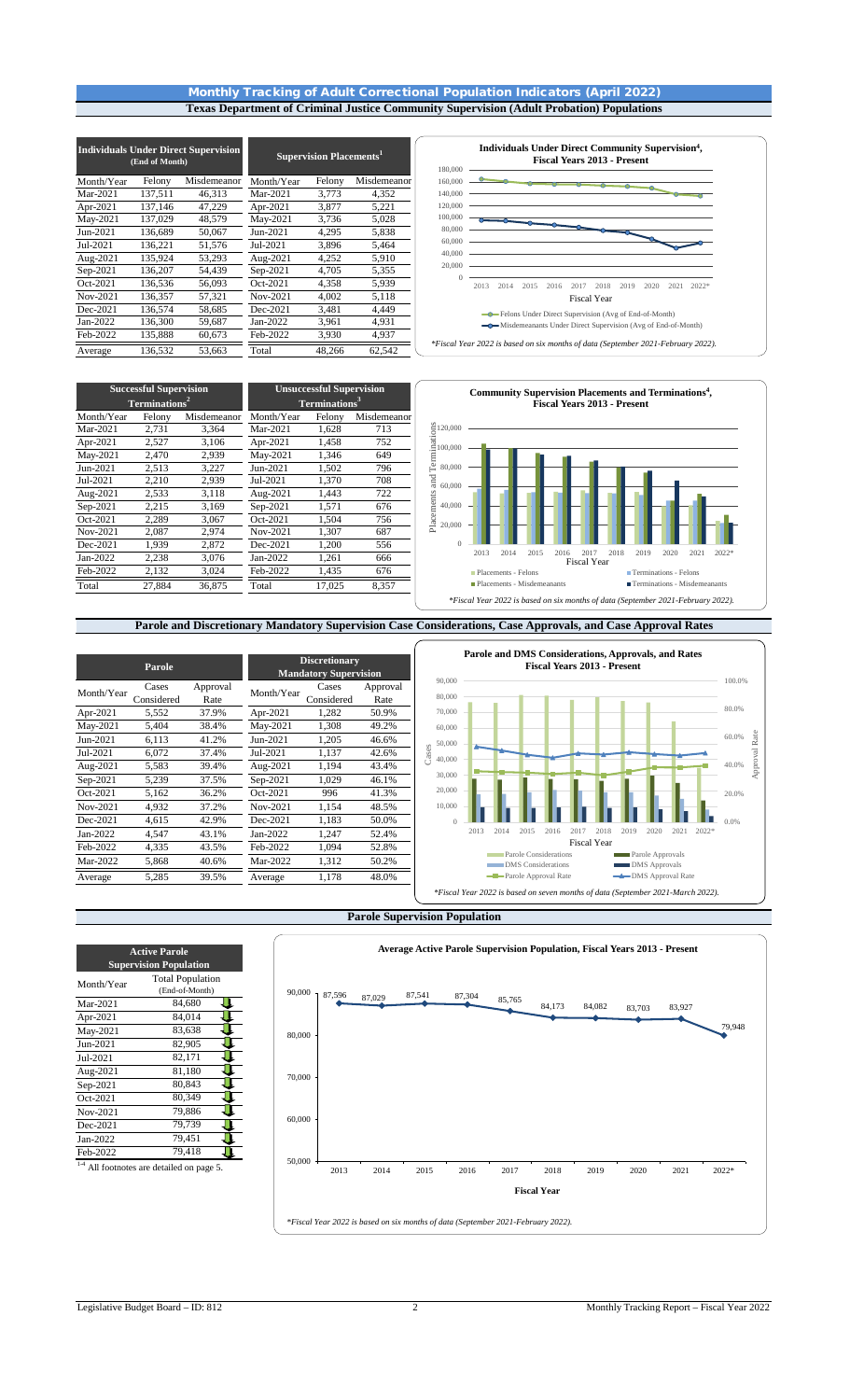



| <b>Residential Populations (Average Daily Population)</b> |                     |                   |                                       |                                    |  |  |  |  |  |  |
|-----------------------------------------------------------|---------------------|-------------------|---------------------------------------|------------------------------------|--|--|--|--|--|--|
| Month/Year                                                | <b>Institutions</b> | Halfway<br>Houses | Contract<br>Residential<br>Placements | Total<br>Residential<br>Population |  |  |  |  |  |  |
| Apr-2021                                                  | 659                 | 61                | 53                                    | 773                                |  |  |  |  |  |  |
| May-2021                                                  | 672                 | 57                | 55                                    | 784                                |  |  |  |  |  |  |
| Jun-2021                                                  | 678                 | 54                | 56                                    | 788                                |  |  |  |  |  |  |
| Jul-2021                                                  | 692                 | 54                | 57                                    | 803                                |  |  |  |  |  |  |
| Aug-2021                                                  | 692                 | 55                | 57                                    | 804                                |  |  |  |  |  |  |
| Sep-2021                                                  | 671                 | 62                | 53                                    | 787                                |  |  |  |  |  |  |
| Oct-2021                                                  | 670                 | 63                | 50                                    | 783                                |  |  |  |  |  |  |
| Nov-2021                                                  | 651                 | 71                | 48                                    | 771                                |  |  |  |  |  |  |
| Dec-2021                                                  | 635                 | 69                | 46                                    | 750                                |  |  |  |  |  |  |
| Jan-2022                                                  | 596                 | 55                | 43                                    | 694                                |  |  |  |  |  |  |
| Feb-2022                                                  | 584                 | 52                | 43                                    | 679                                |  |  |  |  |  |  |
| Mar-2022                                                  | 568                 | 63                | 55                                    | 686                                |  |  |  |  |  |  |
| FY '21 thru March                                         | 607                 | 56                | 57                                    | 720                                |  |  |  |  |  |  |
| FY '22 thru March                                         | 625                 | 62                | 48                                    | 736                                |  |  |  |  |  |  |
| $\#$ change '21 to '22 <sup>10</sup>                      | 18                  | 6                 | -9                                    | 16                                 |  |  |  |  |  |  |
| $\%$ change '21 to '22 <sup>10</sup>                      | 3.0%                | 11.5%             | $-15.9%$                              | 2.3%                               |  |  |  |  |  |  |
|                                                           |                     |                   |                                       |                                    |  |  |  |  |  |  |

|                              |             |               |                  |                                         |                | <b>State Residential Admissions by Admission Type</b> |                                 |                |                |                |                    |                         |
|------------------------------|-------------|---------------|------------------|-----------------------------------------|----------------|-------------------------------------------------------|---------------------------------|----------------|----------------|----------------|--------------------|-------------------------|
| New Commitments <sup>2</sup> |             |               |                  | Multiple and Recommitments <sup>3</sup> |                |                                                       | Parole Revocations <sup>6</sup> |                |                |                |                    |                         |
| Month/                       | Determinate | Indeterminate | <b>Total New</b> | Determinate                             |                | Indeterminate Total Multiple and                      | Felony                          | Misdemeanor    | Technical      | Total          | Other <sup>'</sup> | Total                   |
| Year                         | Sentence    | Sentence      | Commitments      | Sentence                                | Sentence       | Recommitments                                         | Offense                         | Offense        | Violation      | Revocations    |                    | Admissions <sup>8</sup> |
| Apr-2021                     | 16          | 33            | 49               | $\overline{c}$                          | $\mathbf{0}$   | 2                                                     | 2                               |                | $\overline{2}$ | 5              |                    | 57                      |
| May-2021                     | 16          | 31            | 47               |                                         | $\mathbf{0}$   |                                                       | 3                               | ◠              | $\Omega$       |                | $\Omega$           | 53                      |
| Jun-2021                     | 14          | 40            | 54               | $\mathbf{0}$                            | $\mathcal{D}$  | $\gamma$                                              | ◠                               |                |                |                |                    | 61                      |
| Jul-2021                     | 11          | 39            | 50               | $\theta$                                |                |                                                       |                                 | $\theta$       | 3              | 4              |                    | 56                      |
| Aug-2021                     | 8           | 22            | 30               | $\theta$                                |                |                                                       | $\Omega$                        | $\overline{c}$ | $\Omega$       | $\overline{2}$ |                    | 34                      |
| Sep-2021                     | 9           | 18            | 27               | $\theta$                                |                |                                                       |                                 | $\overline{c}$ | $\Omega$       | $\mathbf{3}$   | $\Omega$           | 31                      |
| Oct-2021                     | 10          | 26            | 36               | $\mathbf{0}$                            | $\mathbf{0}$   | $\mathbf{0}$                                          | 3                               | $\mathbf{0}$   | $\overline{c}$ | 5              |                    | 42                      |
| Nov-2021                     | 11          | 27            | 38               | $\theta$                                | 2              | 2                                                     |                                 |                |                | 3              |                    | 44                      |
| Dec-2021                     | 11          | 20            | 31               | $\theta$                                |                |                                                       | $\Omega$                        | 3              | $\mathcal{L}$  |                |                    | 37                      |
| Jan-2022                     |             | 3             | $\overline{4}$   | $\Omega$                                | $\Omega$       | 0                                                     |                                 |                | $\Omega$       | $\overline{2}$ |                    | $\tau$                  |
| Feb-2022                     | 11          | 51            | 62               | $\theta$                                |                |                                                       |                                 | $\sim$         |                | 3              | 3                  | 69                      |
| Mar-2022                     | 18          | 37            | 55               | $\theta$                                | $\mathbf{0}$   | $\theta$                                              | $\mathbf{0}$                    |                | $\Omega$       |                |                    | 63                      |
| FY ' 21 thru March           | 81          | 258           | 339              | $\theta$                                | $\overline{4}$ |                                                       | 7                               | 9              | $\overline{4}$ | 20             | 6                  | 369                     |
| FY ' 22 thru March           | 71          | 182           | 253              | $\mathbf{0}$                            | 5              | 5                                                     | 6                               | 10             | 6              | 22             | 13                 | 293                     |
| # change '21 to '22          | $-10$       | $-76$         | $-86$            | $\theta$                                |                |                                                       | $-1$                            |                | $\sim$         | $\mathcal{L}$  |                    | $-76$                   |
| % change '21 to '22          | $-12.3%$    | $-29.5%$      | $-25.4%$         | N/A                                     | 25.0%          | 25.0%                                                 | $-14.3%$                        | 11.1%          | 50.0%          | 10.0%          | 116.7%             | $-20.6%$                |

|                     |             |                   |                   |                        | <b>Average Length of Stay for State Residential Releases</b> |                   |                      |                           | <b>State Parole Populations</b> |                          |
|---------------------|-------------|-------------------|-------------------|------------------------|--------------------------------------------------------------|-------------------|----------------------|---------------------------|---------------------------------|--------------------------|
|                     |             |                   |                   | (In Months)            |                                                              |                   |                      |                           | (Average Daily Population)      |                          |
| Month/              | <b>New</b>  | Multiple          |                   |                        | Parole Revocations                                           |                   | <b>Total Average</b> | Texas                     | Interstate                      | <b>Total Parole</b>      |
| Year                | Commitments | Commitments       | Felony<br>Offense | Misdemeanor<br>Offense | <b>Technical Violation</b>                                   | Other             | Length of Stay       | Juvenile<br>Justice Dept. | Compact<br>(transfers-in)       | Population <sup>16</sup> |
| Apr-2021            | 20.0        | N/A (No Releases) | 6.2               | N/A (No Releases)      | 6.7                                                          | 6.2               | 19.1                 | 236                       | 16                              | 252                      |
| May-2021            | 20.9        | 17.2              | 12.4              | N/A (No Releases)      | N/A (No Releases)                                            | 6.2               | 19.9                 | 215                       | 15                              | 230                      |
| Jun-2021            | 18.5        | 17.5              | 7.7               | N/A (No Releases)      | 27.6                                                         | N/A (No Releases) | 18.4                 | 216                       | 11                              | 227                      |
| Jul-2021            | 18.4        | 15.1              | N/A (No Releases) | 4.2                    | 12.0                                                         | 2.8               | 17.4                 | 209                       | 11                              | 220                      |
| Aug-2021            | 16.5        | N/A (No Releases) | N/A (No Releases) | 7.2                    | 4.5                                                          | N/A (No Releases) | 15.0                 | 195                       | 12                              | 207                      |
| $Sep-2021$          | 19.8        | 11.5              | 11.1              | 5.2                    | 4.6                                                          | 19.3 <sup>9</sup> | 18.4                 | 190                       | 12                              | 202                      |
| Oct-2021            | 18.6        | N/A (No Releases) | $0.3^9$           | 4.0                    | 10.0                                                         | 3.7               | 17.4                 | 187                       | 14                              | 201                      |
| Nov-2021            | 15.1        | 9.0               | 6.2               | 10.3                   | N/A (No Releases)                                            | N/A (No Releases) | 14.5                 | 186                       | 15                              | $\Leftarrow$<br>201      |
| Dec-2021            | 17.7        | 15.3              | 9.5               | 6.7                    | 5.1                                                          | N/A (No Releases) | 16.2                 | 190                       | 16                              | 206                      |
| Jan-2022            | 16.4        | 21.6 <sup>9</sup> | 6.0               | 4.3                    | 5.2                                                          | 6.5               | 15.5                 | 212                       | 16                              | 228                      |
| Feb-2022            | 17.5        | 22.1              | 5.0               | 6.6                    | N/A (No Releases)                                            | N/A (No Releases) | 16.9                 | 209                       | 17                              | 226                      |
| Mar-2022            | 15.7        | 15.9              | 13.2              | 7.9                    | 3.5                                                          | N/A (No Releases) | 15.1                 | 219                       | 17                              | 236                      |
| FY '21 thru March   | 18.1        | 18.2              | 10.5              | 8.3                    | 4.8                                                          | 6.1               | 17.5                 | 286                       | 16                              | 302                      |
| FY '22 thru March   | 17.1        | 16.6              | 9.0               | 7.2                    | 5.7                                                          | 9.0               | 16.2                 | 199                       | 15                              | 214                      |
| # change '21 to '22 | $-1.0$      | $-1.6$            | $-1.5$            | $-1.1$                 | 0.9                                                          | 2.9               | $-1.3$               | $-87$                     | $-1$                            | $-88$                    |
| % change '21 to '22 | $-5.5%$     | $-9.0%$           | $-14.3%$          | $-13.3%$               | 18.8%                                                        | 47.5%             | $-7.4%$              | $-30.5%$                  | $-6.5%$                         | $-29.2%$                 |



<sup>1-11</sup> All footnotes are detailed on page 5.

Capacity Adjustments and Other Notes:<br>● In August 2019, TJJD operating capacity decreased by 24 beds due to the closure of the Cottrell halfway house.<br>● In June 2018, TJJD operating capacity decreased by 149 beds. This wa

• In September 2013, TJJD operating capacity decreased by 319 beds. This was due to the reduction in capacity at the Corsicana facility (49 beds), Giddings facility (46 beds), McLennan facility (120 beds), Ron Jackson I fa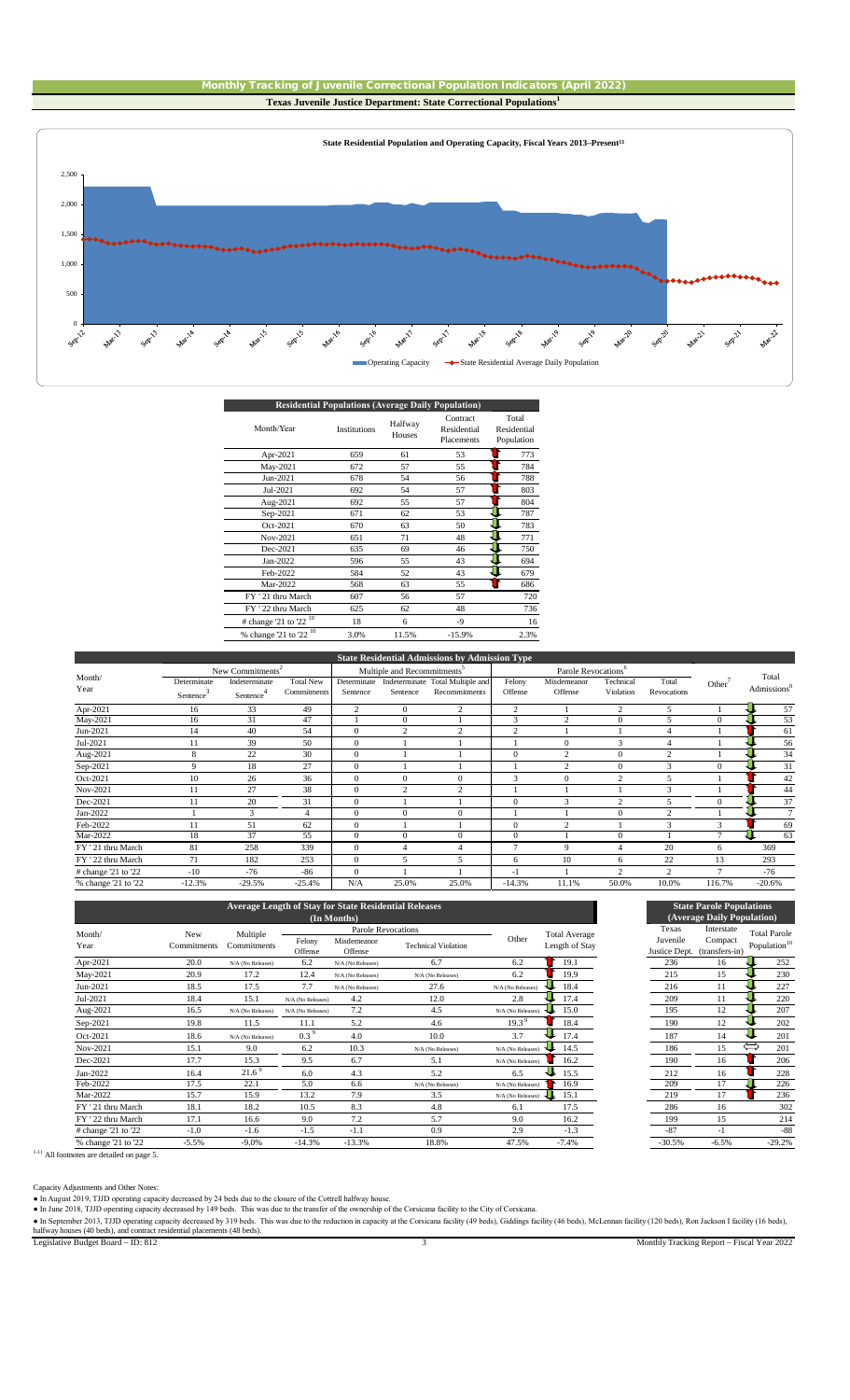### Juvenile Probation Department Supervision Population Indicators (April 2022) **Texas Juvenile Justice Department: Juvenile Probation Department Supervision Populations**

| Formal Referrals to Juvenile Probation Department by Offense Type <sup>1</sup> |                   |                            |                           |                                                   |                    |  |  |  |  |
|--------------------------------------------------------------------------------|-------------------|----------------------------|---------------------------|---------------------------------------------------|--------------------|--|--|--|--|
| Month/Year                                                                     | Felony<br>Offense | Misdemeanor<br>Offense $2$ | Violation of<br>Probation | Conduct in<br>Need of<br>Supervision <sup>3</sup> | Total<br>Referrals |  |  |  |  |
| Apr-2021                                                                       | 1,240             | 1,244                      | 326                       | 170                                               | 2,980              |  |  |  |  |
| May-2021                                                                       | 1,125             | 1,359                      | 329                       | 186                                               | 2,999              |  |  |  |  |
| Jun-2021                                                                       | 1,012             | 1,108                      | 278                       | 168                                               | 2,566              |  |  |  |  |
| Jul-2021                                                                       | 829               | 887                        | 247                       | 159                                               | 2,122              |  |  |  |  |
| Aug-2021                                                                       | 947               | 1,002                      | 258                       | 162                                               | 2,369              |  |  |  |  |
| Sep-2021                                                                       | 1,172             | 1,400                      | 346                       | 196                                               | 3,114              |  |  |  |  |
| Oct-2021                                                                       | 1,363             | 1,642                      | 310                       | 198                                               | 3,513              |  |  |  |  |
| Nov-2021                                                                       | 1,268             | 1,642                      | 312                       | 180                                               | 3,402              |  |  |  |  |
| Dec-2021                                                                       | 1,286             | 1,660                      | 307                       | 181                                               | 3,434              |  |  |  |  |
| Jan-2022                                                                       | 1,198             | 1,474                      | 280                       | 155                                               | 3,107              |  |  |  |  |
| Feb-2022                                                                       | 1,413             | 1,600                      | 292                       | 158                                               | 3,463              |  |  |  |  |
| Mar-2022                                                                       | 1,568             | 1,780                      | 360                       | 189                                               | 3,897              |  |  |  |  |
| FY '21 thru March                                                              | 6,448             | 7,103                      | 1,950                     | 1,031                                             | 16,532             |  |  |  |  |
| FY '22 thru March                                                              | 9,268             | 11,198                     | 2,207                     | 1,257                                             | 23,930             |  |  |  |  |
| # change '21 to '22                                                            | 2,820             | 4,095                      | 257                       | 226                                               | 7,398              |  |  |  |  |
| % change '21 to '22                                                            | 43.7%             | 57.7%                      | 13.2%                     | 21.9%                                             | 44.7%              |  |  |  |  |

| <b>Dispositions by Disposition Type<sup>4</sup></b> |                                    |                     |                          |                         |                        |           |                       |  |  |
|-----------------------------------------------------|------------------------------------|---------------------|--------------------------|-------------------------|------------------------|-----------|-----------------------|--|--|
| Quarter/Year                                        | Certified to<br><b>Adult Court</b> | TJJD<br>Residential | Adjudicated<br>Probation | Deferred<br>Prosecution | Supervisory<br>Caution | Dismissed | Total<br>Dispositions |  |  |
| Quarter 3, FY21<br>(Mar.                            |                                    |                     |                          |                         |                        |           |                       |  |  |
| 2021 - May 2021)                                    | 30                                 | 150                 | 2,120                    | 2.302                   | 1.442                  | 2,637     | 8,681                 |  |  |
| Quarter 4, FY21<br>(Jun.                            |                                    |                     |                          |                         |                        |           |                       |  |  |
| 2021 - Aug2021)                                     | 40                                 | 158                 | 1.980                    | 2.006                   | 1.401                  | 2,358     | ш<br>7,943            |  |  |
| Quarter 1, FY22<br>(Sept.                           |                                    |                     |                          |                         |                        |           |                       |  |  |
| 2021 - Nov. 2021)                                   | 28                                 | 128                 | 1.869                    | 2.209                   | 1.488                  | 2,203     | л<br>7,925            |  |  |
| Quarter 2, FY22<br>(Dec.                            |                                    |                     |                          |                         |                        |           |                       |  |  |
| 2021 - Feb. 2022)                                   | 42                                 | 110                 | 1.834                    | 2.493                   | 1.580                  | 2,088     | 8,147                 |  |  |

# **Supervision Populations by Supervision Type Average Daily Population**

|            |                               |                         | Average Dany Topmanon    |                       |                          |                                                           |                          |
|------------|-------------------------------|-------------------------|--------------------------|-----------------------|--------------------------|-----------------------------------------------------------|--------------------------|
|            |                               |                         | Supervisions             |                       |                          | Accompanying<br>Conditions of<br>Supervision <sup>5</sup> | Other                    |
| Month/Year | Conditional<br>Predisposition | Deferred<br>Prosecution | Adjudicated<br>Probation | Total<br>Supervisions | Intensive<br>Supervision | Residential<br>Placement                                  | Temporary<br>Supervision |
| Mar-2021   | 2,878                         | 3.148                   | 6,524                    | 12,550                | 960                      | 993                                                       | 1,516                    |
| Apr-2021   | 2,875                         | 3,334                   | 6,585                    | 12,794                | 961                      | 994                                                       | 1,505                    |
| May-2021   | 2,963                         | 3,499                   | 6,651                    | 13.114                | 946                      | 991                                                       | 1,571                    |
| Jun-2021   | 2,928                         | 3,661                   | 6,632                    | 13,221                | 910                      | 994                                                       | 1,535                    |
| Jul-2021   | 2,764                         | 3,774                   | 6,620                    | 13,158                | 866                      | 1,010                                                     | 1,508                    |
| Aug-2021   | 2,655                         | 3,770                   | 6,631                    | 13,056                | 872                      | 972                                                       | 1,451                    |
| Sep-2021   | 2,705                         | 3.669                   | 6,613                    | 12,987                | 904                      | 979                                                       | 1,464                    |
| Oct-2021   | 2,911                         | 3,670                   | 6,584                    | 13,165                | 922                      | 983                                                       | 1,558                    |
| Nov-2021   | 3,071                         | 3.805                   | 6,685                    | 13.561                | 925                      | 993                                                       | 1,632                    |
| Dec-2021   | 3,300                         | 3,937                   | 6,748                    | 13,985                | 927                      | 968                                                       | 1,721                    |
| Jan-2022   | 3,488                         | 4,010                   | 6,724                    | 14,222                | 941                      | 913                                                       | 1,782                    |
| Feb-2022   | 3,568                         | 4,212                   | 6,803                    | 14,583                | 959                      | 933                                                       | 1,820                    |

| Juvenile Justice Alternative Education Program (JJAEP): Mandatory Students <sup>6</sup> |                                             |                  |       |                                                 |  |  |  |  |  |  |
|-----------------------------------------------------------------------------------------|---------------------------------------------|------------------|-------|-------------------------------------------------|--|--|--|--|--|--|
| Month/Year                                                                              | <b>Total Participants</b><br>(End of Month) | <b>Additions</b> | Exits | <b>Mandatory Attendance</b><br>$_{\text{Days}}$ |  |  |  |  |  |  |
| Mar-2021                                                                                | 294                                         | 59               | 59    | 3,802                                           |  |  |  |  |  |  |
| Apr-2021                                                                                | 292                                         | 64               | 61    | 4,681                                           |  |  |  |  |  |  |
| May-2021                                                                                | 298                                         | 68               | 66    | 4,498                                           |  |  |  |  |  |  |
| Jun-2021                                                                                | 88                                          | $\overline{c}$   | 24    | 829                                             |  |  |  |  |  |  |
| Jun-2021<br>(summer school)                                                             | 41                                          | 6                | 19    | 674                                             |  |  |  |  |  |  |
| Jul-2021<br>(summer school)                                                             | $\overline{c}$                              | $\Omega$         |       | 7                                               |  |  |  |  |  |  |
| Aug-2021                                                                                | 252                                         | 59               | 71    | 2,335                                           |  |  |  |  |  |  |
| Sep-2021                                                                                | 344                                         | 124              | 40    | 4,790                                           |  |  |  |  |  |  |
| Oct-2021                                                                                | 453                                         | 168              | 53    | 6,042                                           |  |  |  |  |  |  |
| Nov-2021                                                                                | 548                                         | 179              | 84    | 6,911                                           |  |  |  |  |  |  |
| Dec-2021                                                                                | 583                                         | 93               | 57    | 6,090                                           |  |  |  |  |  |  |
| Jan-2022                                                                                | 644                                         | 180              | 120   | 8,373                                           |  |  |  |  |  |  |
| Feb-2022                                                                                | 700                                         | 115              | 59    | 9,070                                           |  |  |  |  |  |  |











Legislative Budget Board – ID: 812 4 Monthly Tracking Report – Fiscal Year 2022